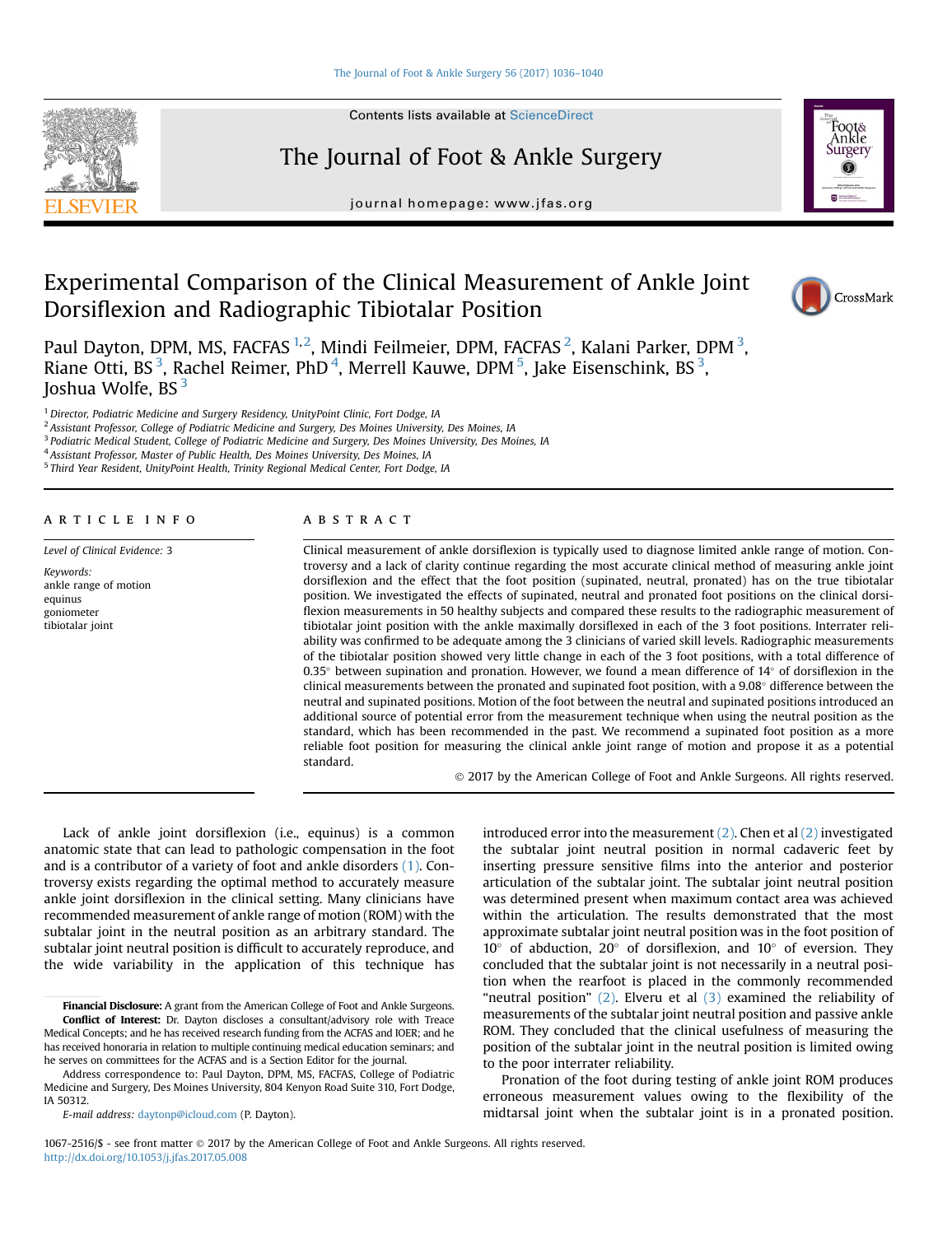This flexibility allows the midtarsal joint to dorsiflex, with the subsequent clinical measurement of ankle dorsiflexion a combination of foot motion and ankle motion. Because the spectrum of foot flexibility is wide, this foot motion adds error to the clinical assessment of ankle dorsiflexion. Bohannon et al  $(4)$  studied the surface landmarks to document and compare the magnitude of forefoot and hindfoot motion accompanying passive ankle dorsiflexion ROM. On average, the forefoot moved  $2.7^{\circ}$  more than did the hindfoot in passive ankle dorsiflexion range of motion (ADROM). They also reported that forefoot motion is minimized but not totally eliminated with the subtalar joint in the neutral position  $(4)$ . Coetzee and Castro  $(5)$  studied the true ROM of the tibiotalar joint after total ankle arthroplasty and attempted to determine the contribution of foot motion to the clinical measurement of ankle ROM. Their aim was to present a reproducible method to accurately measure ankle ROM and negate the contribution of midfoot motion in the clinical assessment [\(5\).](#page-4-0) They concluded that midfoot motion contributed to errors in the assessment of true ankle joint ROM [\(5\)](#page-4-0). Lateral radiographs were taken with the patient weightbearing and in maximum dorsiflexion and plantarflexion. They found that it was possible to measure the individual components of ankle and midfoot motion and that radiographic measurements should be used when reporting the results of ankle replacement [\(5\)](#page-4-0).

Accurate and reproducible clinical methods for assessing ankle dorsiflexion are vital for diagnosis, formulating treatment decisions, and monitoring the progress of the patient during the treatment of equinus. Clarity in this area must be obtained to confidently recommend and teach the most accurate and reproducible method of measurement. We hypothesized that a significant difference would be present in the clinical amount of ankle dorsiflexion measured when the foot is in a supinated, neutral, and pronated position. We investigated the relationship of the clinical ankle dorsiflexion measurement to the radiographic ankle position using the following research questions:

- 1. Does a clinically significant difference exist in the measured amount of dorsiflexion when the foot is positioned in a supinated, neutral, or pronated position?
- 2. What effect does supination and pronation of the foot have on actual tibiotalar movement in the sagittal plane as assessed on radiographs?

#### Patients and Methods

To answer the clinical questions, a level III diagnostic prospective comparative observation was performed. The Des Moines University institutional review board approved the human subjects study. An a priori power analysis was performed to determine the adequate number of subjects. Based on the observed effect size of Allington et al  $(6)$  and using an 80% power and  $\alpha$  set at 0.5, a liberal estimate was determined to be 9 subjects per comparison and a conservative estimate of 26 subjects per comparison. Based on our previous experience, we selected a total of 50 subjects. Because of the self-selection process, we estimated that no  $>10\%$ , or 5 additional individuals, would participate in the screening process and ultimately be excluded. The exclusion criteria included pregnancy; previous foot or ankle surgery; gross deformity in the foot, ankle, or tibia; physical limitations preventing examination and radiography; foot, ankle, or leg pain; and/or a neurologic or muscular disorder. The mean subject age was 24.8 (range 22 to 31) years. Of the 50 subjects, 15 were males and 35 were females.

All subjects had undergone cross-table lateral radiographs by a single experienced clinician (P.D.). Radiographs were taken while the clinician passively dorsiflexed the ankle to resistance, with the foot in a supinated, neutral, and pronated position, with the subject's knee in full extension, the patient relaxed (no active muscle function), and the foot parallel to the x-ray plate. Three radiographs were taken, one in each of the positions, per side, for a total of six radiographs per subject. The images were saved as Digital Imaging and Communications in Medicine file images in PACS software, and measurements were taken from these images. The appropriate Des Moines University radiation safety protocols and institutional review board-approved processes were used to protect both the subjects and the investigators and to minimize the level of exposure.

After obtaining the radiographs, the clinical measurements of ankle dorsiflexion ROM was performed for each subject. The clinical measurements were performed by an experienced clinician (M.F.), a third-year podiatric surgery resident (M.K.), and a second-year podiatric medical student (J.W.) who had been trained in the positioning and measurement technique. We used the plantar foot surface and the longitudinal line of the supporting surface as our index points owing to the ease of measurement and for reproducibility. This was a variation on the measurement described by McGlamry [\(7\)](#page-4-0), in which the bisection of the lateral leg and the lateral foot in the sagittal plane was used. Using a flat solid surface, each examiner maneuvered the foot into the maximum passive pronation, neutral position, and moderate supination, just past the traditional neutral position. The lateral foot position, as represented by the flat surface placed against the bottom of the foot relative to the longitudinal line of the supporting surface, was recorded for each position. The knee of each subject was held stable in the frontal plane by an assistant during the positioning and while the measurements were taken. Once the subject was in the correct position, the clinician positioning the patient communicated this to the clinician manipulating the digital goniometer, and the measurement was taken and recorded on the patient's data collection sheet. The Tracker Freedom digital goniometer (JTECH Medical, Midvale, UT) was used for all clinical measurements (Fig. 1).

The amount of sagittal plane movement of the tibiotalar joint was measured on the radiographs using the method described by Coetzee and Castro [\(5\).](#page-4-0) Two lines were drawn on each lateral radiograph [\(Fig. 2](#page-2-0)). The first line was the stable line, which was drawn from the posterior to the anterior lip of the distal tibial plafond. The second line was drawn along the inferior aspect of the talus at the surface of the posterior subtalar joint facet. One observer (M.K.) measured all the radiographs.

All data were analyzed by a trained statistician (R.R.). SPSS statistical software (IBM Analytics, IBM Corp., Armonk, NY) was used to perform repeated measures analysis of variance and a post hoc paired t test. A 2-tailed p-value was obtained, with  $p < .05$  set as significant.

#### Results

Fifty subjects were enrolled in the study with measurements collected from 100 feet and ankles. After radiography, the inclusion criteria led to elimination of 1 foot, for inclusion of 99 feet. Interrater reliability among the 3 clinician measurements all demonstrated internal consistency, with pronation  $= 0.78$ , supination  $= 0.74$ , and neutral = 0.70, with an acceptable Cronbach's  $\alpha$  coefficient of  $\geq$ 0.70. The clinical measures used in the analyses were an average of all 3 clinicians' measurements. For all positions, elimination of any of the clinician measurements did not improve the Cronbach  $\alpha$  score [\(8\)](#page-4-0).

The mean radiographic measurements for all positions was 45.89 to  $46.24^{\circ}$ , for a total difference of 0.35 $^{\circ}$ , well within the margin of error. This measurement, as described in the Patients and Methods section reported the movement of the talus relative to the tibia and reported only a relative position change, not an absolute degree of



Fig. 1. Clinical measurement of ankle range of motion in pronated position using Tracker Freedom digital goniometer (JTECH Medical). As noted in the Patients and Methods section, the landmarks of measurement were the flat surface of the tibia and the lateral margin of the foot. Shown with permission of JTECH Medical.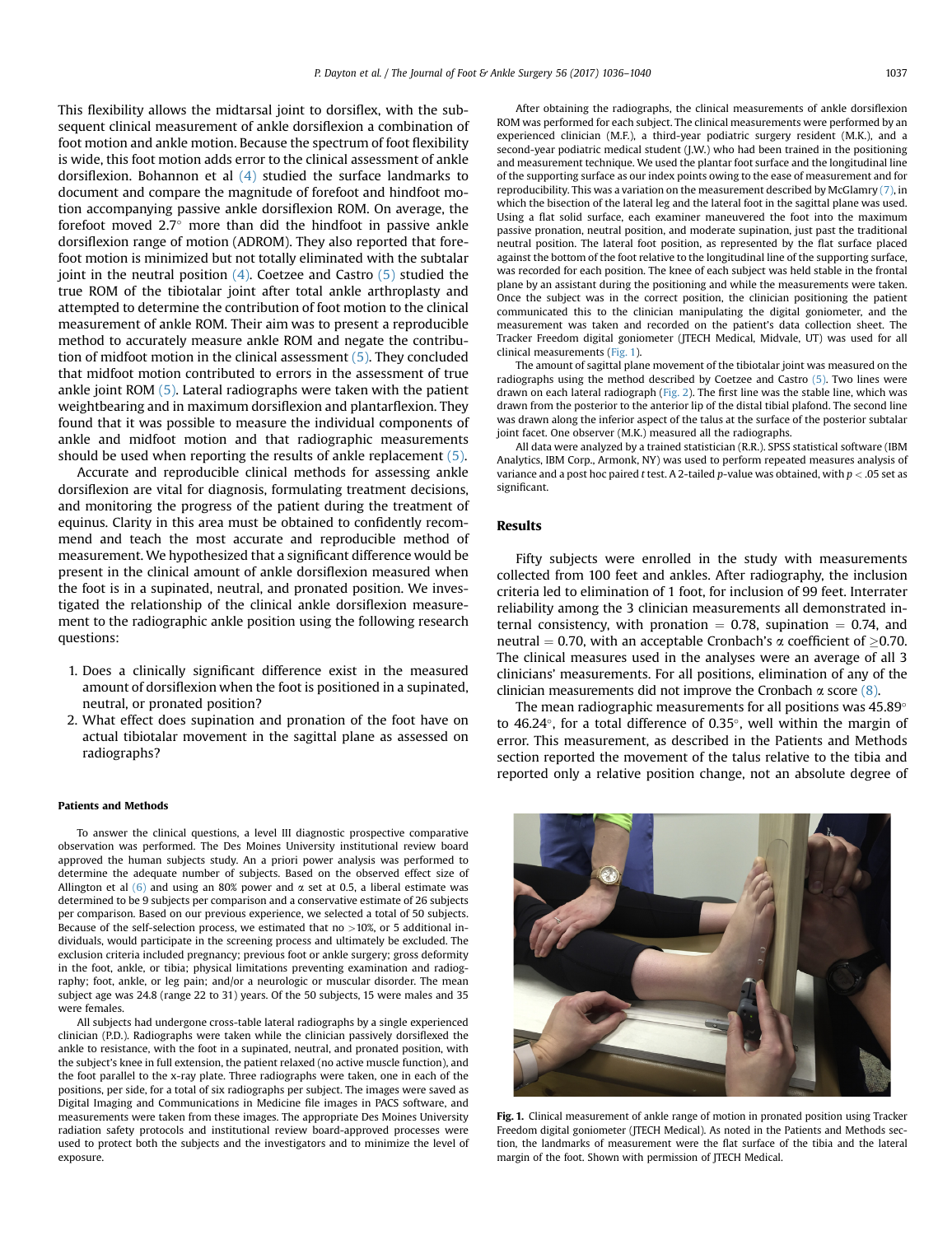<span id="page-2-0"></span>

Fig. 2. Radiographs from 1 subject with the foot in (A) supination, (B) neutral, and (C) pronation showing very little actual change in the radiographic tibiotalar position. One line was drawn posterior to the anterior lip of the distal tibial plafond. The second line was drawn along the inferior aspect of the talus at the parallel to the surface of the posterior subtalar joint facet.

movement. It should be noted that a smaller value for the radiographic measurement indicates a more dorsiflexed position of the talus relative to the tibia (Table 1).

Clinically, the mean measurement of ankle dorsiflexion with the subtalar joint in a supinated position was  $-5.18^\circ$ , in a neutral position was 4.04 $^{\circ}$ , and in a pronated position was 8.84 $^{\circ}$ . All these angles were in reference to the foot at  $90^{\circ}$ , with a negative number representing plantarflexion relative to neutral and a positive number, dorsiflexion relative to neutral. The difference between the mean supinated and mean pronated positions resulted in a shift of approximately  $14^\circ$ . The greatest degree of dorsiflexion was observed when the foot was in a pronated position and the least when it was supinated. The difference between all positions was statistically significant ( $p < .05$ ; [Tables 2](#page-3-0)-4).

#### **Discussion**

Our results showed statistically and clinically significant differences in the clinical measurement of ankle dorsiflexion with the foot in various positions, with supination resulting in less dorsiflexion measured and neutral and pronation resulting in greater dorsiflexion measured. Despite these differences in the clinical measurements, the ankle joint actually did not exhibit a corresponding change in dorsiflexion on the radiographs. The radiographic measurements were almost identical (mean values for dorsiflexion with supination of  $45.89^{\circ}$  versus with pronation of  $46.24^{\circ}$ ), with a mean difference of  $0.35^{\circ}$ . The variability in the clinical measurements and consistency of the radiographic measurements confirmed our hypothesis that a component of the clinical measurement of ankle dorsiflexion when the foot is in a neutral or pronated position results from motion occurring more distally. The data suggest that a component of foot movement remains in the goniometric measurement of ankle dorsiflexion with the foot held in a neutral subtalar joint position that is similar to the error previously identified between the neutral and pronated foot positions.

The variation of measured ROM in the different positions occurred despite the consistency of the measurements among the raters for each foot position. Our results showed the clinical measurements to be reliable among the raters despite the differing levels of experience

#### Table 1

Descriptive statistics ( $N = 99$  ankles in 50 patients)

| Measure      | $Mean + Standard Deviation$ |
|--------------|-----------------------------|
| Radiographic |                             |
| Supination   | $46.24 + 8.62$              |
| Neutral      | $45.59 + 8.45$              |
| Pronation    | $45.89 + 8.33$              |
| Clinical     |                             |
| Supination   | $-5.18 + 4.38$              |
| Neutral      | $4.04 + 4.14$               |
| Pronation    | $8.83 \pm 4.26$             |

(e.g., student, resident, experienced clinician), with the neutral position the least reliable of the 3 positions. This is in contrast to the work of Kim et al  $(9)$ , who found moderate interrater reliability and poor interrater reliability. They performed test-retesting on separate days, which might have led to the decreased results of reliability. In their work, they also assessed whether reliability is related to the measuring technique or level of examiner experience. It was concluded that neither a standardized technique nor the years of experience affected the reliability results they found [\(9\).](#page-4-0) Other researchers have found results more similar to ours, with good interrater reliability [\(6,10\)](#page-4-0).

Although all positions of clinical measurement had acceptable reliability, the clinical measurement might be an inaccurate measurement of true ankle position depending on the foot position according to our radiographic evaluation, which demonstrated minimal changes in the tibiotalar position. Allington et al  $(6)$  found similar results in assessing the intra- and interobserver reliability and reproducibility of goniometry and a visual estimation of ankle joint ROM measurements in children with spastic cerebral palsy. The global mean measurement error for intra- and interobserver was  $5^{\circ}$  and  $3^{\circ}$  for goniometry versus visual estimation, respectively. Statistical analysis showed high reliability for the intra- and interobserver measurements between visual estimation and goniometry. They concluded that both visual and goniometry ankle ROM measurements are reliable and reproducible in spastic cerebral palsy children if a strict protocol is applied, although an error range of 0 $\degree$  to 10 $\degree$  needs to be considered [\(6\)](#page-4-0). Backer and Kofoed [\(11\)](#page-4-0) compared the goniometric assessment of passive ankle movement with radiographic measurements in 100 normal ankles. They determined that no linear correlation exists between the clinical and radiographic measurements in dorsiflexion. The clinical measurements tended to overestimate small radiographic ranges of motion and to underestimate large radiographic ranges [\(11\)](#page-4-0).

Our results are consistent with these published findings and strengthen the notion that the foot position must be controlled and standardized during clinical measurements of ankle dorsiflexion to prevent error. The mean measurement of ankle dorsiflexion in a subtalar joint supinated position was  $-5.18^{\circ}$ , in a neutral subtalar joint position was  $4.04^{\circ}$ , and in a subtalar joint pronated position was  $8.84^{\circ}$ , for a total range of 14.01 $^{\circ}$ . The greatest degree of dorsiflexion was observed with the foot in a pronated position and the least in a supinated position. As noted, even neutral and supinated positions exhibited a large clinical variation of  $9.18^\circ$ . The large amount of measurement variability crosses the typical range of normal and abnormal for ankle dorsiflexion and therefore could shift the clinical diagnosis of equinus from positive to negative in the same patient depending solely on the measurement technique used. Even with the large range of clinical measurement that would change the diagnosis of equinus, a minimal difference was found in ankle joint motion with radiographic measurements for supination  $(45.89°)$  versus pronation  $(46.24^{\circ})$ , with a total difference of 0.35 $^{\circ}$  of actual ankle joint motion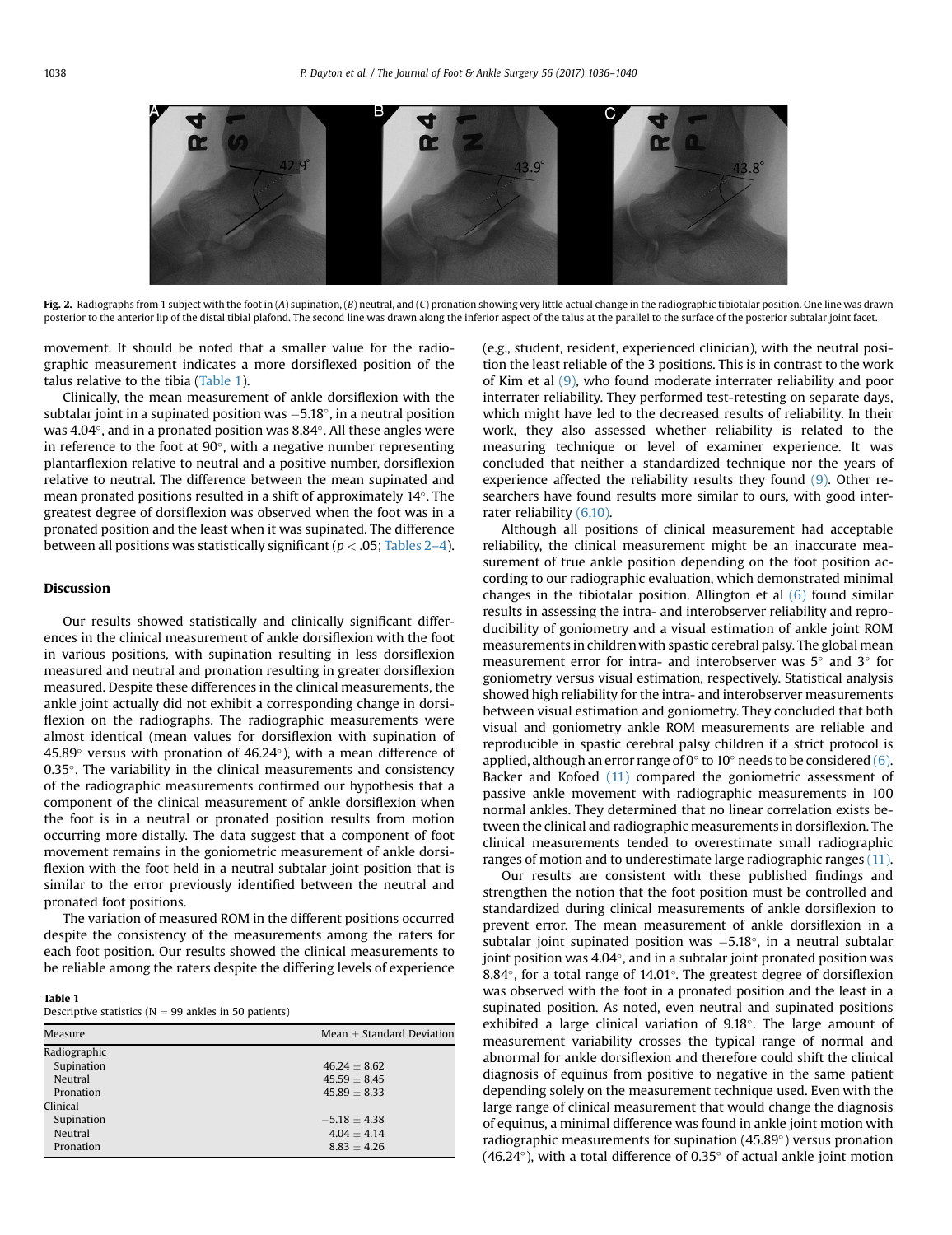<span id="page-3-0"></span>Table 2 Results of paired t tests of radiographic measurements ( $N = 99$  ankles in 50 patients)

| <b>Foot Position</b> | Mean  | n  | <b>SD</b> | <b>SEM</b> | p Value |
|----------------------|-------|----|-----------|------------|---------|
| Neutral              | 45.59 | 99 | 8.46      | 0.85       | .04     |
| Supination           | 46.24 | 99 | 8.62      | 0.87       |         |
| Neutral              | 45.59 | 99 | 8.46      | 0.85       | .08     |
| Pronation            | 45.89 | 99 | 8.33      | 0.84       |         |
| Supination           | 46.24 | 99 | 8.62      | 0.87       | .31     |
| Pronation            | 45.89 | 99 | 8.33      | 0.84       |         |
|                      |       |    |           |            |         |

Abbreviations: SD, standard deviation; SEM, standard error of the mean.

between the different positions. If the goal of goniometric measurement is to assess tibiotalar motion and diagnose equinus, foot motion must be controlled for accurate measurements. Additionally, for meaningful discussion of the clinical findings and research results, we must have a consistent basis for measurement and reporting. Considering the difficulty and inconsistency of clinically finding and maintaining the subtalar joint neutral position during examination and the large variation in clinical measurements between the positions, we conclude that using a supinated foot position is desirable. Positioning the foot on the supination side of the clinical neutral position is quite easy and also quite easy to maintain during measurement. This and the large component of foot motion present between the neutral and supinated positions have led us to recommend supination as the ideal position. Thus, a small error in determining or maintaining the neutral subtalar joint position can lead to a large error in the ankle dorsiflexion value measured clinically. Positioning the foot in slight supination locks the midtarsal joint and prevents the midtarsal joint from dorsiflexing during the assessment of ankle ROM, thus eliminating this source of error.

Measurement landmarks are also an important consideration when comparing clinical ankle ROM measurements. We chose to use the plantar foot surface and the longitudinal line of the supporting surface of the leg as our index points owing to the ease of performance and reproducibility of the measurement. This could have introduced some variation in our values compared with those from other researchers based on calf muscle size and overall foot structure. Despite the arbitrary assignments of these landmarks, the consistency of our results was adequate. Also, we did not set out to calculate normal or pathologic ranges for ankle dorsiflexion; thus, our values would not be comparable to normal ranges calculated previously.

The absolute values between research studies can only be compared if the measurement techniques and protocols were identical. We undertook the present study to help better understand the contribution of foot motion to the clinical measurement of ankle dorsiflexion relative to the radiographic movement identified. Our goal was to advance the discussion in determining the standard foot position to be used for future research. Having an easily obtainable and reproducible method would make communication and comparisons possible between clinicians and researchers. In reality, using the fibular shaft as the longitudinal axis landmark is quite subjective and based on operator perspective. Bohannon et al [\(4\)](#page-4-0) described and compared ADROM measurements obtained using 3 distal landmarks, the heel, fifth metatarsal, and plantar surface of the foot. The ankle

#### Table 3

Paired samples t tests comparing clinician measurement of foot positions ( $N = 99$  ankles in 50 patients)

| <b>Foot Position</b> | Mean    | n  | <b>SD</b> | <b>SEM</b> | p Value |
|----------------------|---------|----|-----------|------------|---------|
| Neutral              | 4.04    | 99 | 4.14      | .42        | .00     |
| Supination           | $-5.18$ | 99 | 4.38      | .44        |         |
| Neutral              | 4.04    | 99 | 4.14      | .42        | .00     |
| Pronation            | 8.84    | 99 | 4.26      | .43        |         |
| Supination           | $-5.18$ | 99 | 4.38      | .44        | .00     |
| Pronation            | 8.84    | 99 | 4.26      | .43        |         |

Abbreviations: SD, standard deviation; SEM, standard error of the mean.

| Paired t test with paired differences of clinical measurements ( $N = 99$ ankles in 50 patients) |  |  |
|--------------------------------------------------------------------------------------------------|--|--|
|                                                                                                  |  |  |

| <b>Foot Position</b>         | <b>Paired Differences</b> | t          | df                                                                     | <i>p</i> Value |      |       |
|------------------------------|---------------------------|------------|------------------------------------------------------------------------|----------------|------|-------|
|                              | Mean $\pm$ SD             | <b>SEM</b> | 95% CI of<br>Difference                                                |                |      |       |
| Neutral versus<br>supination | $9.22 + 2.62$ 0.26        |            | 8.70 to 9.74                                                           | 35.00          | - 98 | .000  |
| Neutral versus<br>pronation  | $-4.80 + 1.81$ 0.18       |            | $-5.16$ to $-4.44$                                                     | $-26.38$       | - 98 | .000. |
| pronation                    |                           |            | Supination versus $-14.02 \pm 3.07$ 0.31 $-14.63$ to $-13.41$ $-45.33$ |                | - 98 | .000. |

Abbreviations: CI, confidence interval; df, degrees of freedom; SD, standard deviation; SEM, standard error of the mean.

was then dorsiflexed under 3 conditions: passive ankle dorsiflexion with a submaximal force adequate to achieve notable tension; passive dorsiflexion with maximal force; and maximal force actively assisted by the patient. The subtalar joint was maintained in "neutral throughout motion." Photographs from a camera were used to analyze the ADROM. Analysis of variance demonstrated that ADROM measurements were significantly different ( $p < .0001$ ) under the 3 conditions when the different landmarks were used. Measurements of ADROM will differ depending on the conditions of measurement and landmarks used [\(11\).](#page-4-0)

Some limitations of the present study were that only 1 clinician positioned the foot for the radiographs and 1 person measured the tibiotalar joint angle. It would have been ideal to have 3 clinicians position the foot and 3 clinicians measure the tibiotalar joint angle on each radiograph to test for interrater reliability, such as was performed with the clinical measurements. Although 3 separate people positioned the foot for the goniometer measurements, 2 people alternated in positioning the goniometer. It might have been beneficial to have the same person position the foot and hold the goniometer, because this would have translated well to the true clinical application. Moreover, we analyzed 99 feet in 50 patients, so true data independence was not upheld.

Because we did not set out to determine a normal or average clinical dorsiflexion ROM, we could not comment on what our clinical measurements mean with respect to the normal and pathologic ankle joint ROM or other reported values. Once the method for clinical measurement of ankle dorsiflexion has been standardized, we will be able to further study and agree on the "normal" ROM and the true definition of pathologic equinus. Currently, disagreement exists regarding the value of dorsiflexion that defines equinus. In large part, this is because, currently, no clarity or consensus has been reached regarding how this measurement should be made clinically and, therefore, research data cannot be compared.

We found a statistically significant difference in the values when clinically measuring ankle dorsiflexion in the supinated, neutral, and pronated positions. The least reliable method determined by the lowest interrater reliability value was the traditional neutral position. Although the neutral and pronated positions had a larger degree of clinically measured dorsiflexion compared with the supinated position, our radiographic measurement proved the true movement of the tibiotalar joint was not meaningfully different in any of the positions. The interesting finding is that foot motion remained, allowing for additional dorsiflexion to be measured between the neutral and supinated foot positions. The discrepancy between the clinical and radiographic measurements suggests the traditional clinical method of ankle dorsiflexion measurement in a neutral position does not solely measure ankle ROM but also measures midtarsal joint motion. This is similar to what is known about the motion of the midfoot with the foot in a pronated position. In contrast to previous reports, our results showed the clinical measurements were reliable among raters. Despite the differing levels of experience (e.g., student, resident,